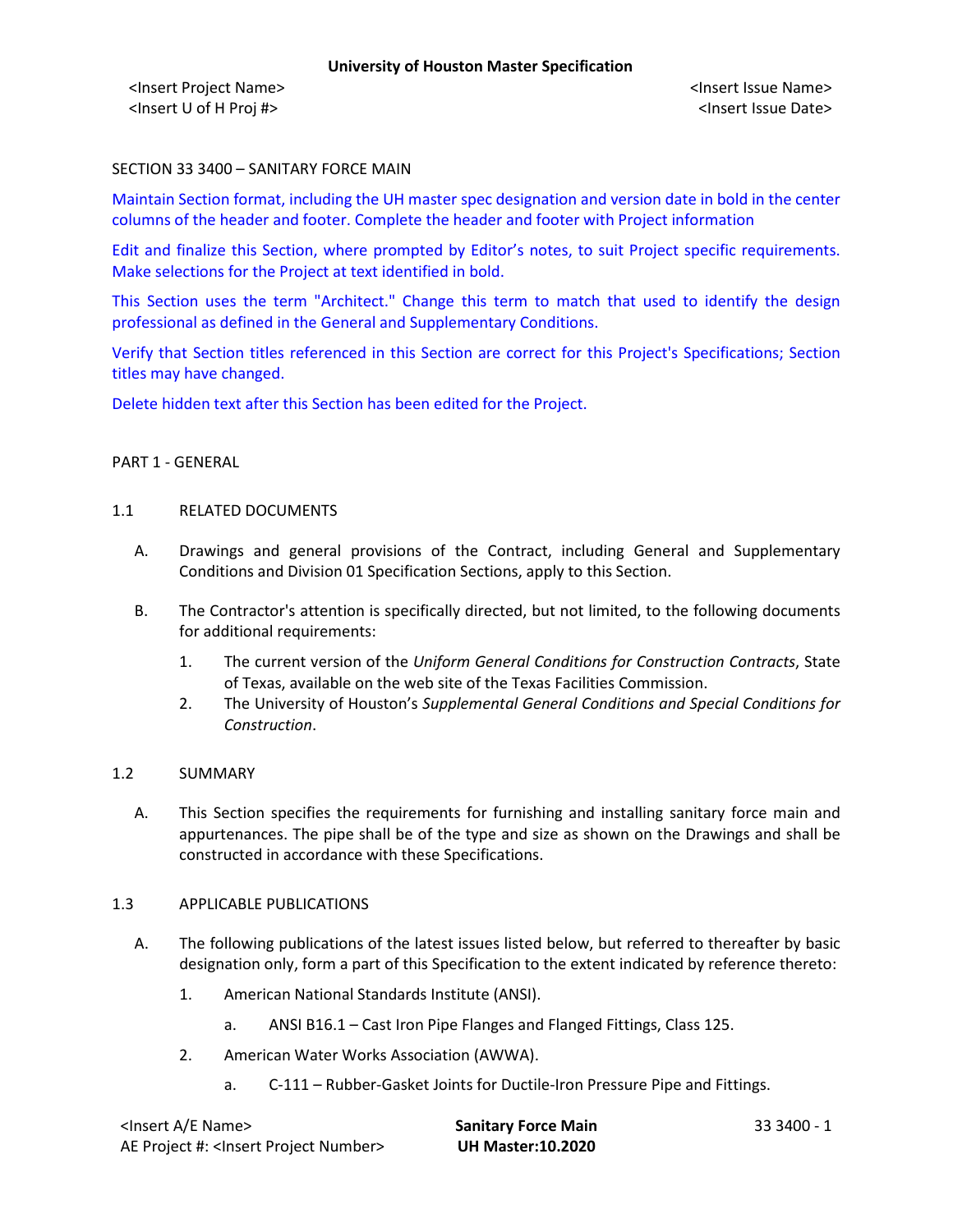## **University of Houston Master Specification**

<Insert Project Name> <Insert Issue Name> <Insert U of H Proj #> <Insert Issue Date>

- b. C-151 Ductile Iron Pipe, Centrifugally Cast, For Water.
- c. C105 Polyethylene Encasement for Ductile Iron Pipe Systems.
- 3. American Society for Testing and Materials Standards (ASTM).
	- a. ASTM D-2241 Standard Specification for Poly (Vinyl Chloride) (PVC) Pressure-Rated Pipe.
	- b. ASTM D-3139 Push-On Joints for PVC Pipe.
- 4. American Society of Mechanical Engineers (ASME).
	- a. A112.1 4 Backwater Valves.

### 1.4 ACTION SUBMITTALS

- A. Product Data: For the following:
	- 1. Corrosion proof liner selected for protecting concrete pipe from sewer gases. Contractor shall submit data on the selected liner for approval prior to construction.
	- 2. Any special pipe fittings as shown in the Drawings.
	- 3. Backwater valves.
- B. Coordination Drawings: Show pipe sizes, locations, and elevations. Show other piping in same trench and clearances from sewerage system piping. Indicate interface and spatial relationship between manholes, piping, and proximate structures.
- C. Field quality-control test reports.
- 1.5 DEFINITIONS
	- A. ABS: Acrylonitrile-butadiene-styrene plastic.
	- B. FRP: Fiberglass-reinforced plastic.
	- C. LLDPE: Linear low-density, polyethylene plastic.
	- D. PE: Polyethylene plastic.
	- E. PP: Polypropylene plastic.
	- F. PVC: Polyvinyl chloride plastic.
	- G. TPE: Thermoplastic elastomer.

### 1.6 PROJECT CONDITIONS

A. Interruption of Existing Sanitary Sewerage Service: Do not interrupt service to facilities occupied by Owner or others unless permitted under the following conditions and then only after arranging to provide temporary service according to requirements indicated:

<Insert A/E Name> **Sanitary Force Main** 33 3400 - 2 AE Project #: <Insert Project Number> **UH Master:10.2020**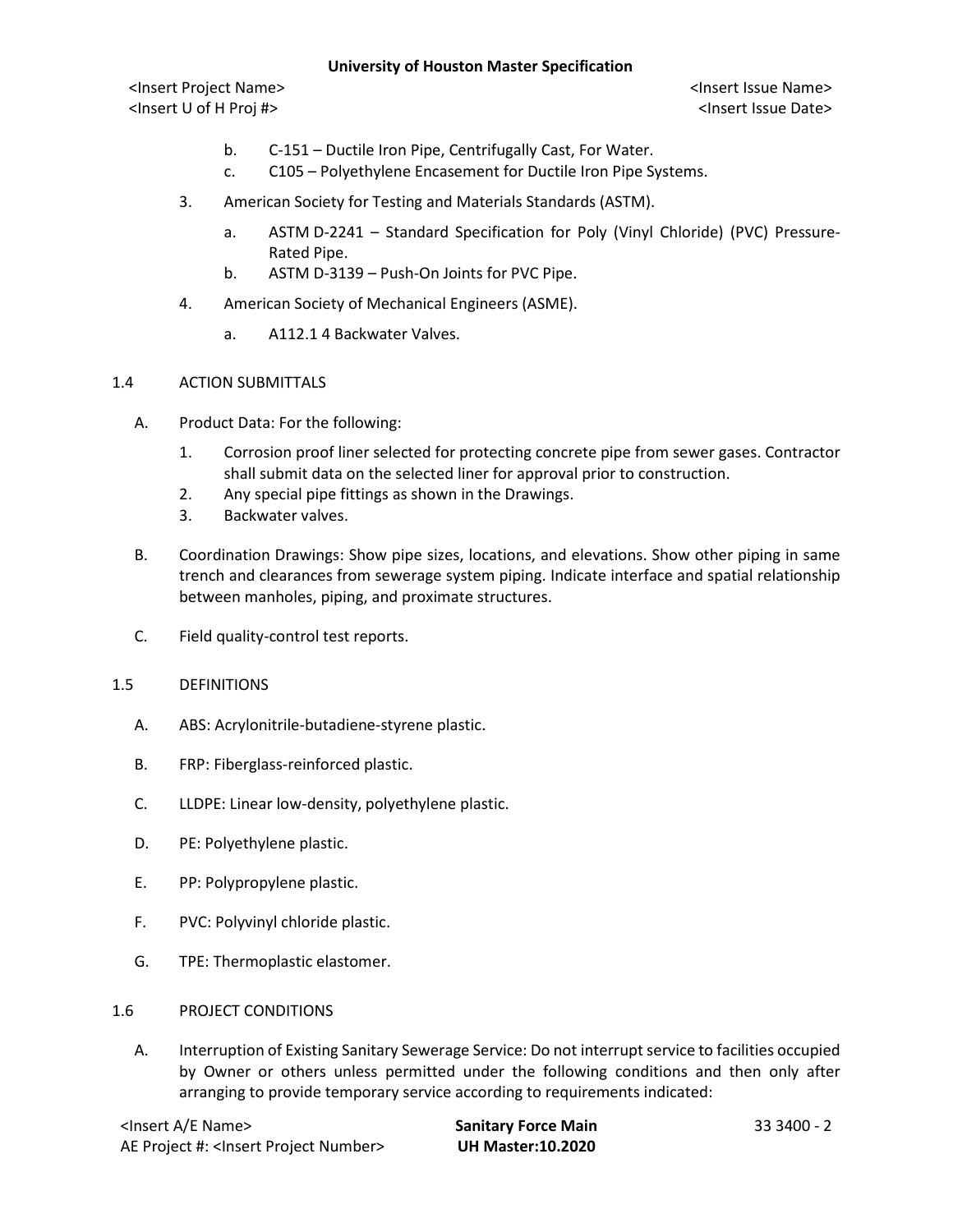### **University of Houston Master Specification**

<Insert Project Name> <Insert Issue Name> <Insert U of H Proj #> <Insert Issue Date>

- 1. Follow the University of Houston's Plant Operations Planned and Emergency Utility Outage Guidelines. See "COORDINATION" Article in this Section.
- 2. If work requires interference with any public sewer systems within or outside of Public Rights of Way or Easements, Contractor shall obtain prior written approval and coordinate with Owner and local municipality before commencing work.

## 1.7 DELIVERY STORAGE AND HANDLING

A. Protect pipe, pipe fittings, and seals from dirt and damage.

## 1.8 PERFORMANCE REQUIREMENTS

A. Force-Main, Pressure-Piping Pressure Rating: At least equal to system operating pressure but not less than 50 psig or as directed by the Drawings.

### 1.9 COORDINATION

A. Complete the Outage Planning Form in the University of Houston's Planned and Emergency Utility Outage Guidelines available in Section 00 6000 of these Specifications.

## PART 2 - PRODUCTS

- 2.1 PIPE
	- A. All materials and equipment shall be new, of best grade and standard manufacture.
	- B. Ductile iron pipe shall conform to AWWA C151, latest edition. Wrap pipe in polyethylene per AWWA C 105.
	- C. PVC pipe shall conform to ASTM D-2241 SDR 21.

### 2.2 FITTINGS

- A. All materials and equipment shall be new, of best grade and standard manufacture.
- B. Cast iron fittings shall conform to ANSI B16.1, latest edition, Class 125, when using Ductile Iron Force Main.
- C. Cast iron fittings shall conform to AWWA C 111 when using PVC force main.
- D. Wrap cast iron fittings with polyethylene per AWWA C 105.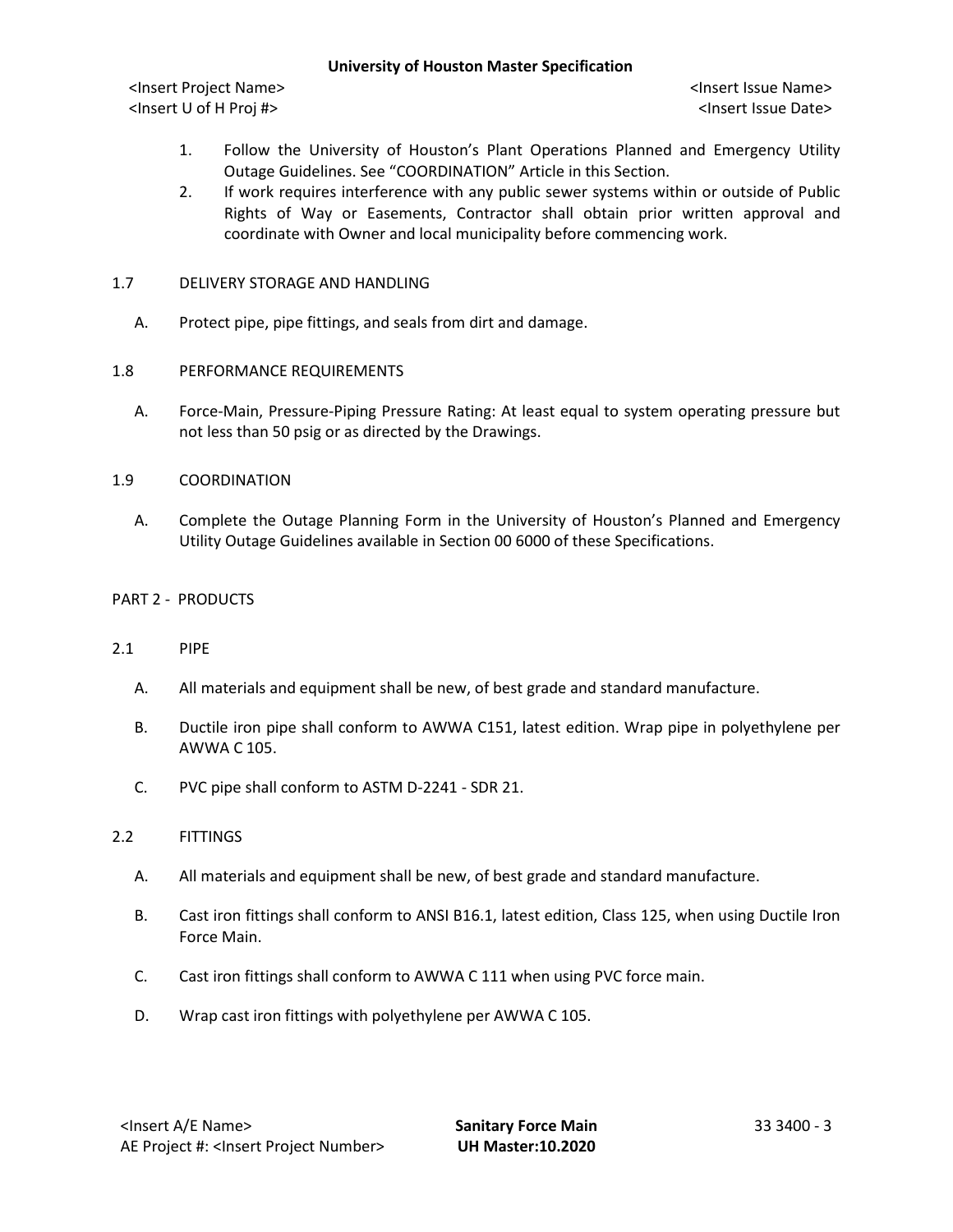<Insert Project Name> <Insert Issue Name> <Insert U of H Proj #> <Insert Issue Date>

## 2.3 VALVES

- A. Gray-Iron Backwater Valves: ASME A112.1 4.1, gray-iron body and bolted cover, with bronze seat.
	- 1. Manufacturers:
		- a. Josam Company.
		- b. Smith, Jay R. Mfg. Co.
		- c. Wade Div.; Tyler Pipe.
		- d. Watts Industries, Inc.
		- e. Watts Industries, Inc.; Enpoco, Inc. Div.
		- f. Zurn Specification Drainage Operation; Zurn Plumbing Products Group.
	- 2. Horizontal Type: With swing check valve and hub-and-spigot ends.
	- 3. Combination Horizontal and Manual Gate-Valve Type: With swing check valve, integral gate valve, and hub-and-spigot ends.
	- 4. Terminal Type: With bronze seat, swing check valve, and hub inlet.
- B. PVC Backwater Valves: Horizontal type; with PVC body, PVC removable cover, and PVC swing check valve.
	- 1. Manufacturers:
		- a. Canplas Inc.
		- b. IPS Corporation.
		- c. NDS Inc.
		- d. Plastic Oddities, Inc.
		- e. Sioux Chief Manufacturing Company, Inc.
		- f. Zurn Light Commercial Specialty Plumbing Products; Zurn Plumbing Products Group.

# PART 3 - EXECUTION

### 3.1 INSTALLATION

- A. The interior of the pipe shall be kept relatively clean of all foreign matter before lowered into the trench and shall be kept clean during these operations.
- B. Pipe shall not be laid in water or when trench or weather conditions are unsuitable for work.
- C. Install piping with a minimum of 4 feet of cover.
- D. When work is not in progress, open ends of pipes and fittings shall be securely closed so that water, earth, or other substances will not enter the pipes or fittings.
- E. All bends, tees and plugs shall have thrust blocks installed where applicable.